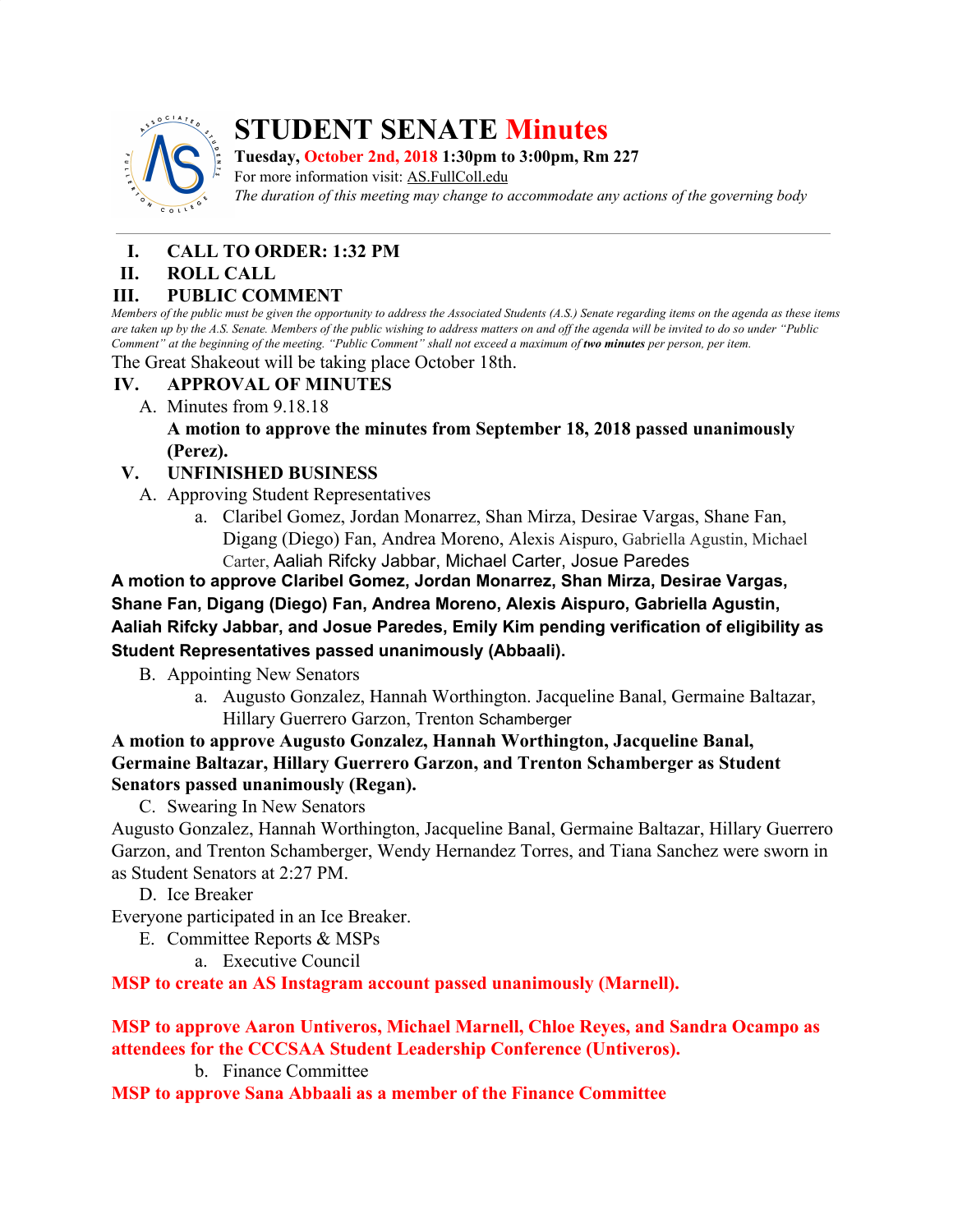#### **MSP to approve up to \$1500 for the purchase of patio furniture**

c. Activities Committee

Please sign up to participate in the Pumpkin Carving contest.

**MSP to approve up to \$50 for the decorations for the Halloween costume prize (Perez)**

## **MSP to approve the purchase of up to \$65 for gift cards for the Halloween prize (Kavari)**

**MSP to approve up to \$100 for gift cards or up to \$200 for a pizza party for the group costume contest (Kavari)**

**MSP to approve up to \$60 for the purchase of pies for the pie eating contest (Perez)**

**MSP to approve up to \$500 for the purchase of spaghetti, pumpkin bread, punch, and hot chocolate for Quad Haunt (Kavari)**

#### **MSP to approve up to \$40 for candy for Quad Haunt (Kavari)**

d. Inter-Club Council

Math Club will be changing their name to Math Association. Visit the Cosmetology Department to use their services.

e. Student Trustee

No report.

f. Research, Planning, and Resolutions Committee

RPR will be meeting today after in Senate in 222B.

**A motion to approve the MSPs under Committee Reports and MSPs passed unanimously (Gonzalez).**

#### **VI. NEW BUSINESS**

A. Committee Appointments

**A motion to extend time by 10 minutes passed unanimously (Perez). A motion to extend time by 10 minutes passed unanimously (Marnell).**

Michael Marnell would like to be added to Grade Appeals Review Committee Augusto Gonzalez would like to be added to Basic Skills Committee Josue would like to be added to the Institutional Research Raga Kavari would like to be added to the Distance Education Advisory Committee Trenton Schamberger would like to be added to the Planning Budget and Steering COmmittee

- B. Healthy Campus Committee-Task Force There is a Healthy Campus Initiative at Fullerton College Augusto Gonzalez, Nallely Almaza, Samantha Andino, Lupe Salazar, Jooho Lee are interested in being part of this Task Force
	- C. Foodbank Presentation

The chair moved to this item.

There was a presentation on the FoodBank by Miles Aiello about the Fight Against Hunger event on October 27th.

D. AS Instagram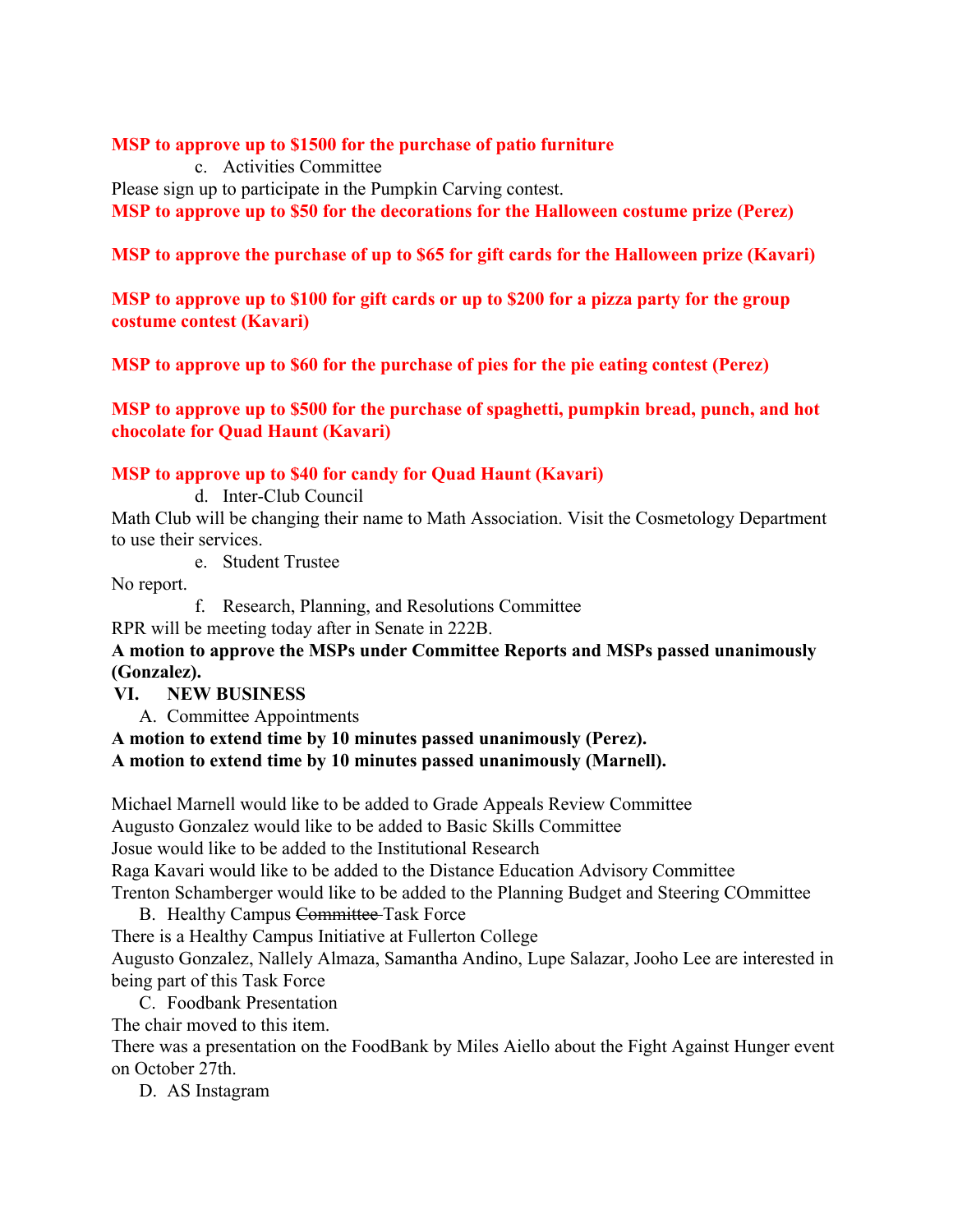Follow @fullcollas!

E. Presentation from Transfer Ambassador Program The chair moved to this item.

#### **VII. ANNOUNCEMENTS**

Please schedule your New Senator Orientations with Stephanie Jog-a-thon and pumpkin run are coming up. Contact Josh if you are interested.

# **VIII. ADJOURNMENT: 3:20 PM**